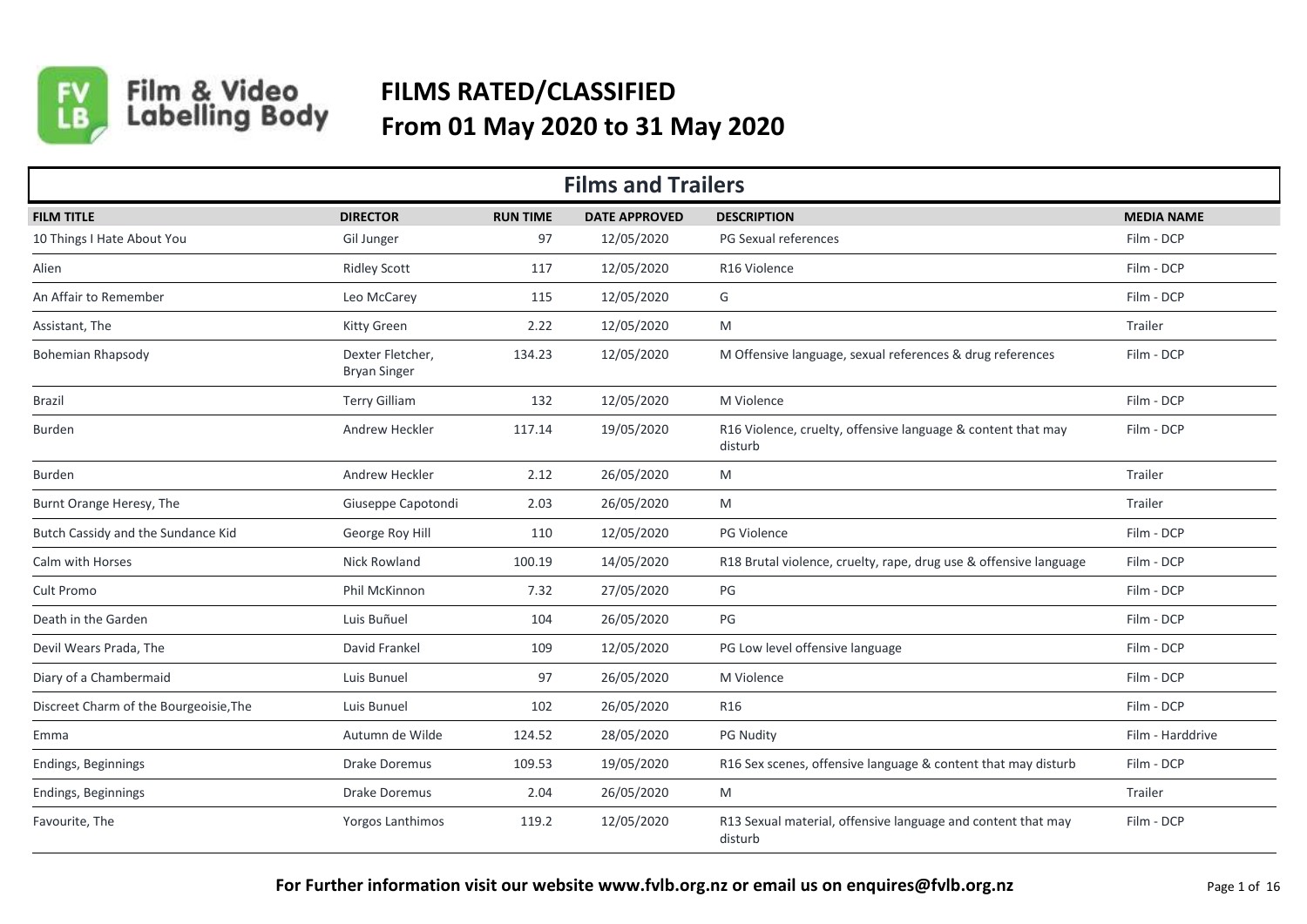| Fight Club                           | David Fincher                  | 139    | 12/05/2020 | R18 Graphic violence & offensive language                      | Film - DCP       |
|--------------------------------------|--------------------------------|--------|------------|----------------------------------------------------------------|------------------|
| Ford v Ferrari                       | James Mangold                  | 152.22 | 12/05/2020 | M Offensive language                                           | Film - DCP       |
| Ghostbusters Passing The Proton Pack | Ivan Reitman, Jason<br>Reitman | 3.04   | 26/05/2020 | G                                                              | Trailer          |
| Goonies, The                         | <b>Richard Donner</b>          | 112    | 26/05/2020 | PG Coarse language                                             | Film - DCP       |
| Grand Budapest Hotel, The            | Wes Anderson                   | 99     | 12/05/2020 | M Violence, offensive language, sexual references & nudity     | Film - DCP       |
| Greatest Showman, The                | Michael Gracey                 | 105    | 12/05/2020 | PG                                                             | Film - DCP       |
| Greed                                | Michael<br>Winterbottom        | 2.13   | 28/05/2020 | M                                                              | Trailer          |
| Heat                                 | Michael Mann                   | 170    | 12/05/2020 | R16 Violence & offensive language                              | Film - DCP       |
| I Still Believe                      | Andrew Erwin, Jon<br>Erwin     | 117    | 28/05/2020 | PG                                                             | Film - Harddrive |
| In Fabric                            | Peter Strickland               | 118.58 | 26/05/2020 | R13 Horror & sexual references                                 | Film - DCP       |
| Instinct                             | Halina Reijn                   | 98.17  | 26/05/2020 | R16 Rape, sexual material, violence & content that may disturb | Film - DCP       |
| Invisible Man, The                   | Leigh Whannell                 | 124.21 | 28/05/2020 | R16 Violence, cruelty, self-harm & domestic abuse              | Film - Harddrive |
| Jojo Rabbit                          | Taika Waititi                  | 108.17 | 12/05/2020 | M Violence & content that may disturb                          | Film - DCP       |
| Life Aquatic with Steve Zissou, The  | Wes Anderson                   | 118    | 12/05/2020 | M Low level offensive language                                 | Film - DCP       |
| Love Sarah                           | Eliza Schroeder                | 2.04   | 12/05/2020 | PG                                                             | Trailer          |
| Mestari Cheng                        | Mika Kaurismäki                | 1.44   | 14/05/2020 | PG                                                             | Trailer          |
| Milky Way, The                       | Luis Bunuel                    | 105    | 26/05/2020 | M                                                              | Film - DCP       |
| Mistake                              | Santhosh<br>Tukkapuram         | 44.32  | 25/05/2020 | M Violence & offensive language                                | Film - DCP       |
| Monos                                | Alejandro Landes               | 102.24 | 19/05/2020 | R13 Violence, offensive language & content that may disturb    | Film - DCP       |
| Monos                                | Alejandro Landes               | 2.01   | 19/05/2020 | M                                                              | Trailer          |
| Moulin Rouge                         | Baz Luhrmann                   | 127    | 12/05/2020 | M Sexual references                                            | Film - DCP       |
| National Theatre Live: All About Eve | Ivo Van Hove                   | 149.34 | 12/05/2020 | PG Violence                                                    | Film - DCP       |
| Oklahoma!                            | Fred Zinnemann                 | 145    | 12/05/2020 | G                                                              | Film - DCP       |
| Papi Chulo                           | John Butler                    | 99     | 28/05/2020 | M Offensive language                                           | Film - DCP       |
| Phantom of Liberty, The              | Luis Bunuel                    | 104    | 26/05/2020 | <b>R18</b>                                                     | Film - DCP       |
| Plain Murder, A                      | <b>Tyler Redmond</b>           | 5.3    | 27/05/2020 | ${\sf M}$                                                      | Film - DCP       |
|                                      |                                |        |            |                                                                |                  |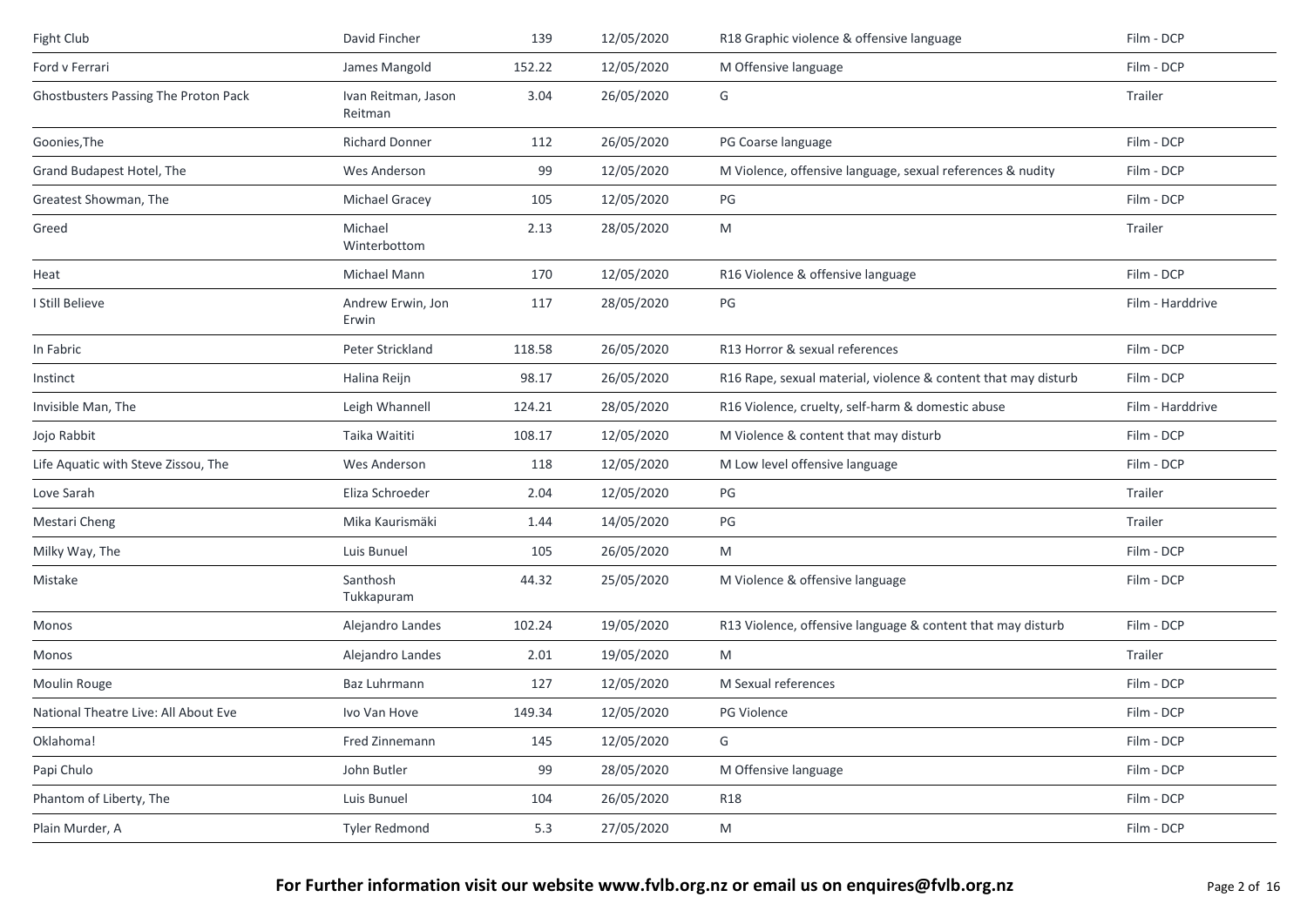| Planet of the Apes                        | Franklin J Schaffner            | 112    | 12/05/2020 | PG                                                                               | Film - DCP       |
|-------------------------------------------|---------------------------------|--------|------------|----------------------------------------------------------------------------------|------------------|
| Predator                                  | John McTiernan                  | 107    | 12/05/2020 | M Violence & offensive language                                                  | Film - DCP       |
| Random Directions Movie Night Medley 2020 | Various                         | 97     | 27/05/2020 | M Violence, offensive language, suicide references & content that<br>may disturb | Film - DCP       |
| Resistance                                | Jonathan<br>Jakubowicz          | 120    | 12/05/2020 | M Violence                                                                       | Film - DCP       |
| Royal Tenenbaums, The                     | Wes Anderson                    | 110    | 12/05/2020 | R13 Adult themes                                                                 | Film - DCP       |
| Six60: Til the Lights Go Out              | Julia Parnell                   | 2.05   | 14/05/2020 | G                                                                                | Trailer          |
| Son, A                                    | Mehdi Barsaoui                  | 1.49   | 28/05/2020 | M                                                                                | Trailer          |
| Sonic the Hedgehog                        | Jeff Fowler                     | 98.46  | 28/05/2020 | <b>PG Violence</b>                                                               | Film - Harddrive |
| Sound of Music, The                       | Robert Wise                     | 172    | 12/05/2020 | G                                                                                | Film - DCP       |
| Spies in Disguise                         | Nick Bruno, Troy<br>Quane       | 101.51 | 12/05/2020 | PG Violence                                                                      | Film - DCP       |
| Terminator: Dark Fate                     | Tim Miller                      | 128    | 12/05/2020 | R13 Strong violence & offensive language                                         | Film - DCP       |
| That Obscure Object of Desire             | Luis Bunuel                     | 103    | 26/05/2020 | R <sub>16</sub>                                                                  | Film - DCP       |
| Thin Red Line, The                        | <b>Terrence Malick</b>          | 170    | 12/05/2020 | M Violence & offensive language                                                  | Film - DCP       |
| Titanic                                   | James Cameron                   | 194    | 12/05/2020 | M Low level offensive language                                                   | Film - DCP       |
| Tristana                                  | Luis Bunuel                     | 99     | 26/05/2020 | R <sub>16</sub>                                                                  | Film - DCP       |
| Wretched, The                             | Brett Pierce, Drew<br>T. Pierce | 95.14  | 25/05/2020 | R16 Violence, horror & sex scenes                                                | Film - DCP       |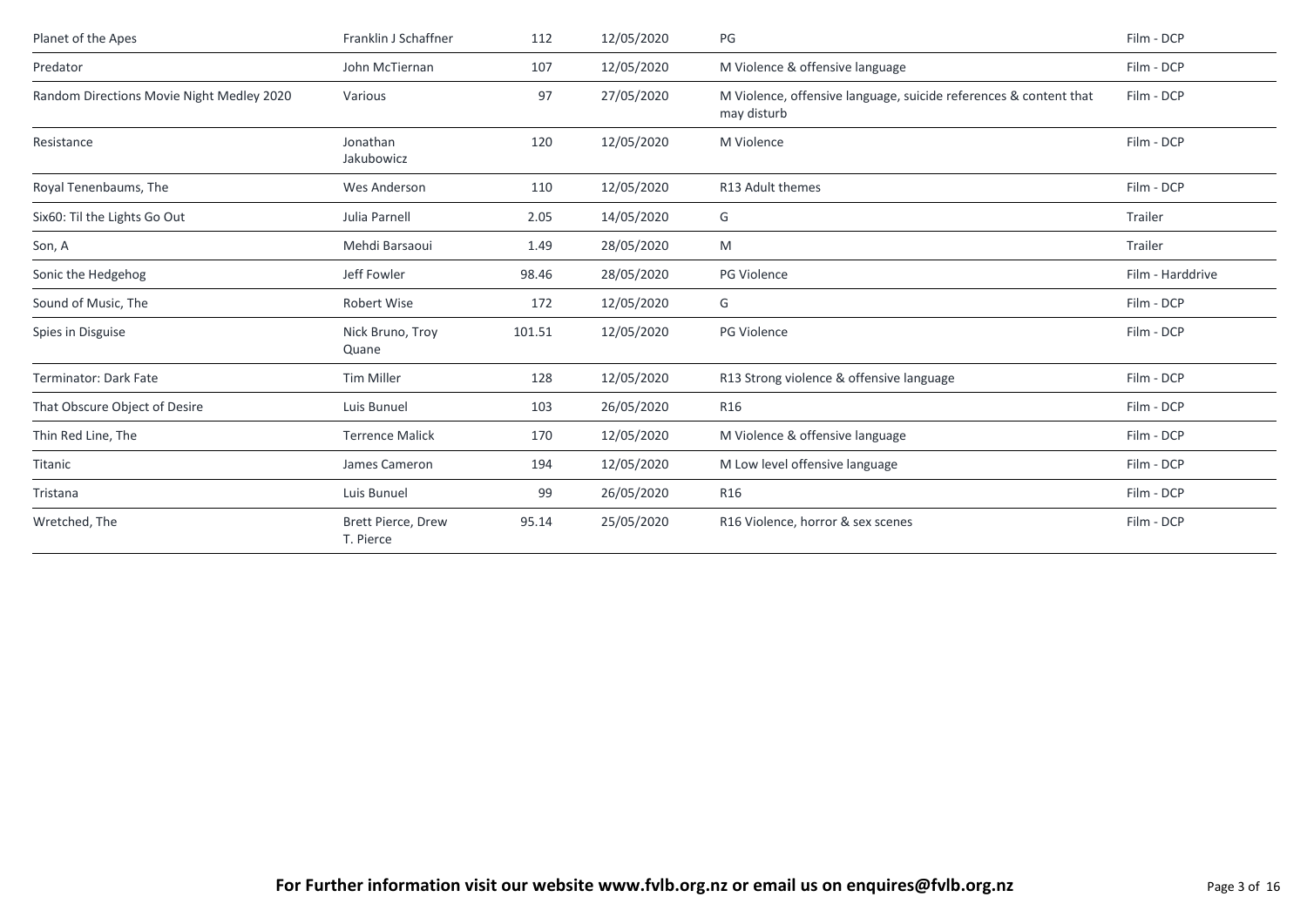|                                                    |                             |                 | <b>Games</b>         |                                                             |                      |
|----------------------------------------------------|-----------------------------|-----------------|----------------------|-------------------------------------------------------------|----------------------|
| <b>FILM TITLE</b>                                  | <b>DIRECTOR</b>             | <b>RUN TIME</b> | <b>DATE APPROVED</b> | <b>DESCRIPTION</b>                                          | <b>MEDIA NAME</b>    |
| Carrion                                            | Phobia Game Studio          | 0               | 6/05/2020            | M Violence & horror                                         | [Computer Game]      |
| <b>Command &amp; Conquer Remastered Collection</b> | Not stated                  | 0               | 20/05/2020           | M Violence                                                  | [Computer Game]      |
| Deadly Premonition 2: A Blessing in Disguise       | Swery                       | 0               | 20/05/2020           | M Violence & content that may disturb                       | <b>Computer Game</b> |
| Elder Scrolls Online: Greymoor, The                | Not Stated                  | 0               | 20/05/2020           | M Fantasy violence                                          | <b>Computer Game</b> |
| Ghost of Tsushima                                  | Sucker Punch<br>Productions | 0               | 4/05/2020            | R13 Bloody violence & content that may disturb              | <b>Computer Game</b> |
| Maneater                                           | Tripwire Interactive        | 0               | 12/05/2020           | M Bloody violence & cruelty                                 | <b>Computer Game</b> |
| Moving Out                                         | Sony                        | 0               | 5/05/2020            | PG                                                          | <b>Computer Game</b> |
| Pathfinder: Kingmaker - Definitive Edition         | <b>Owlcat Games</b>         | 0               | 15/05/2020           | M Violence                                                  | [Computer Game]      |
| Remothered: Broken Porcelain                       | Not stated                  | 0               | 22/05/2020           | R13 Violence, offensive language & content that may disturb | <b>Computer Game</b> |
| Saints Row: The Third Remastered                   | Violtion                    | 0               | 12/05/2020           | R18 Violence, sexual themes & offensive language            | <b>Computer Game</b> |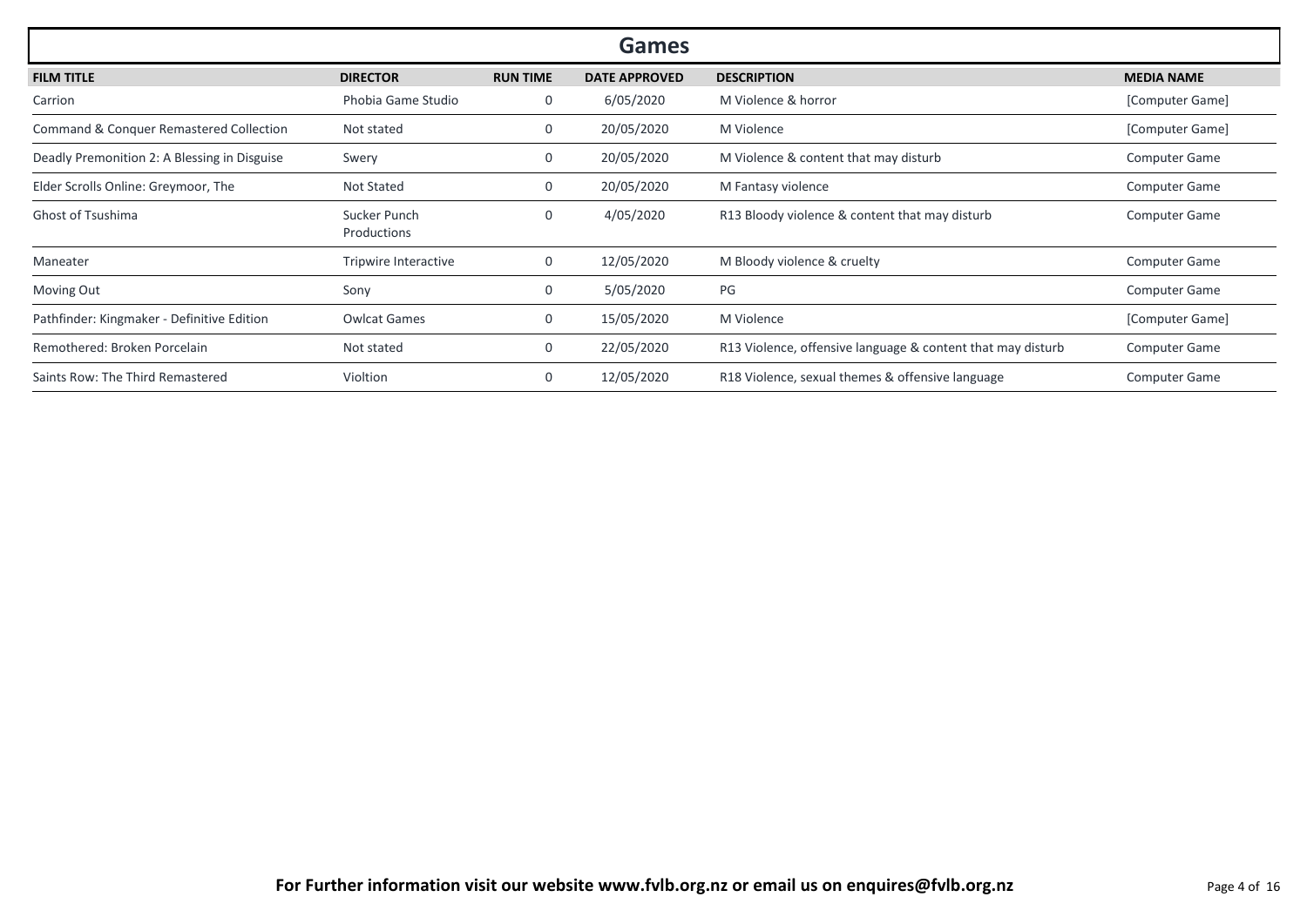| <b>Home Media</b>                        |                                                           |                 |                      |                                                              |                   |  |  |  |
|------------------------------------------|-----------------------------------------------------------|-----------------|----------------------|--------------------------------------------------------------|-------------------|--|--|--|
| <b>FILM TITLE</b>                        | <b>DIRECTOR</b>                                           | <b>RUN TIME</b> | <b>DATE APPROVED</b> | <b>DESCRIPTION</b>                                           | <b>MEDIA NAME</b> |  |  |  |
| 1917                                     | Sam Mendes                                                | 237.56          | 11/05/2020           | R13 Depicts graphic & realistic war scenes                   | Bluray 4K/Bluray  |  |  |  |
| 22 Jump Street                           | Christopher<br>Miller/Phil Lord                           | 214.26          | 15/05/2020           | R16 Violence, offensive language, drug use & sexual material | DVD/UV            |  |  |  |
| 3022                                     | John Suits                                                | 91.29           | 29/05/2020           | M Violence & offensive language                              | <b>DVD</b>        |  |  |  |
| Abigail                                  | Alexander<br>Boguslavskiy                                 | 110.21          | 29/05/2020           | M Violence                                                   | <b>DVD</b>        |  |  |  |
| Absolutely Fabulous: Ab Fab At 20        | Mandie Fletcher                                           | 87.42           | 25/05/2020           | M Drug references & sexual references                        | <b>DVD</b>        |  |  |  |
| Adventures of Roborex, The               | Stephen Shimek                                            | 87              | 18/05/2020           | <b>PG Violence</b>                                           | <b>DVD</b>        |  |  |  |
| Adventures of Spongebob Squarepants, The | Various                                                   | 100.3           | 19/05/2020           | G                                                            | <b>DVD</b>        |  |  |  |
| Affair, The: The Final Season            | Sarah Treem, Toa<br>Fraser et al                          | 696.08          | 20/05/2020           | R16 Violence, offensive language, drug use & sex scenes      | <b>DVD</b>        |  |  |  |
| Affair, The: The Final Season (Disc 1)   | Colin Bucksey,<br>Steven Fierberg                         | 174.22          | 19/05/2020           | R16 Offensive language & sex scenes                          | <b>DVD</b>        |  |  |  |
| Affair, The: The Final Season (Disc 2)   | Toa Fraser, Eva<br>Vives, Silas Howard                    | 174.01          | 19/05/2020           | R16 Drug use, sex scenes & offensive language                | <b>DVD</b>        |  |  |  |
| Affair, The: The Final Season (Disc 3)   | Steven Fierberg,<br><b>Allison Anders</b>                 | 196.28          | 19/05/2020           | M Violence & offensive language                              | <b>DVD</b>        |  |  |  |
| Affair, The: The Final Season (Disc 4)   | Sarah Treem, Toa<br>Fraser                                | 151.07          | 19/05/2020           | M Sex scenes & offensive language                            | <b>DVD</b>        |  |  |  |
| Africa                                   | Katrina<br>Bartlam/Felicity<br>Egerton/Javotte<br>Flatman | 346.33          | 14/05/2020           | G                                                            | <b>DVD</b>        |  |  |  |
| After the Wedding                        | <b>Bart Freundlich</b>                                    | 107.26          | 26/05/2020           | M Offensive language                                         | <b>DVD</b>        |  |  |  |
| Alan Ladd Collection, The: Volume One    | Philip Leacock, John<br>Farrow, William<br>Dieterle       | 440.27          | 4/05/2020            | M Violence                                                   | <b>DVD</b>        |  |  |  |
| Ali                                      | Michael Mann                                              | 150.11          | 22/05/2020           | M Violence & offensive language                              | <b>DVD</b>        |  |  |  |
| Alice and Zoroku Complete Series         | Katsushi Sakurabi                                         | 304.58          | 8/05/2020            | M Violence                                                   | Bluray            |  |  |  |
| Alvin and the Chipmunks/Ice Age          | Tom Hill/Chris<br>Wedge                                   | 165.22          | 28/05/2020           | $\mathsf{PG}$                                                | <b>DVD</b>        |  |  |  |
| Anchorman 2: The Legend Continues        | Adam McKay                                                | 113.55          | 26/05/2020           | M Offensive language, sexual references & drug use           | <b>DVD</b>        |  |  |  |

**For Further information visit our website www.fvlb.org.nz or email us on enquires@fvlb.org.nz** Page 5 of 16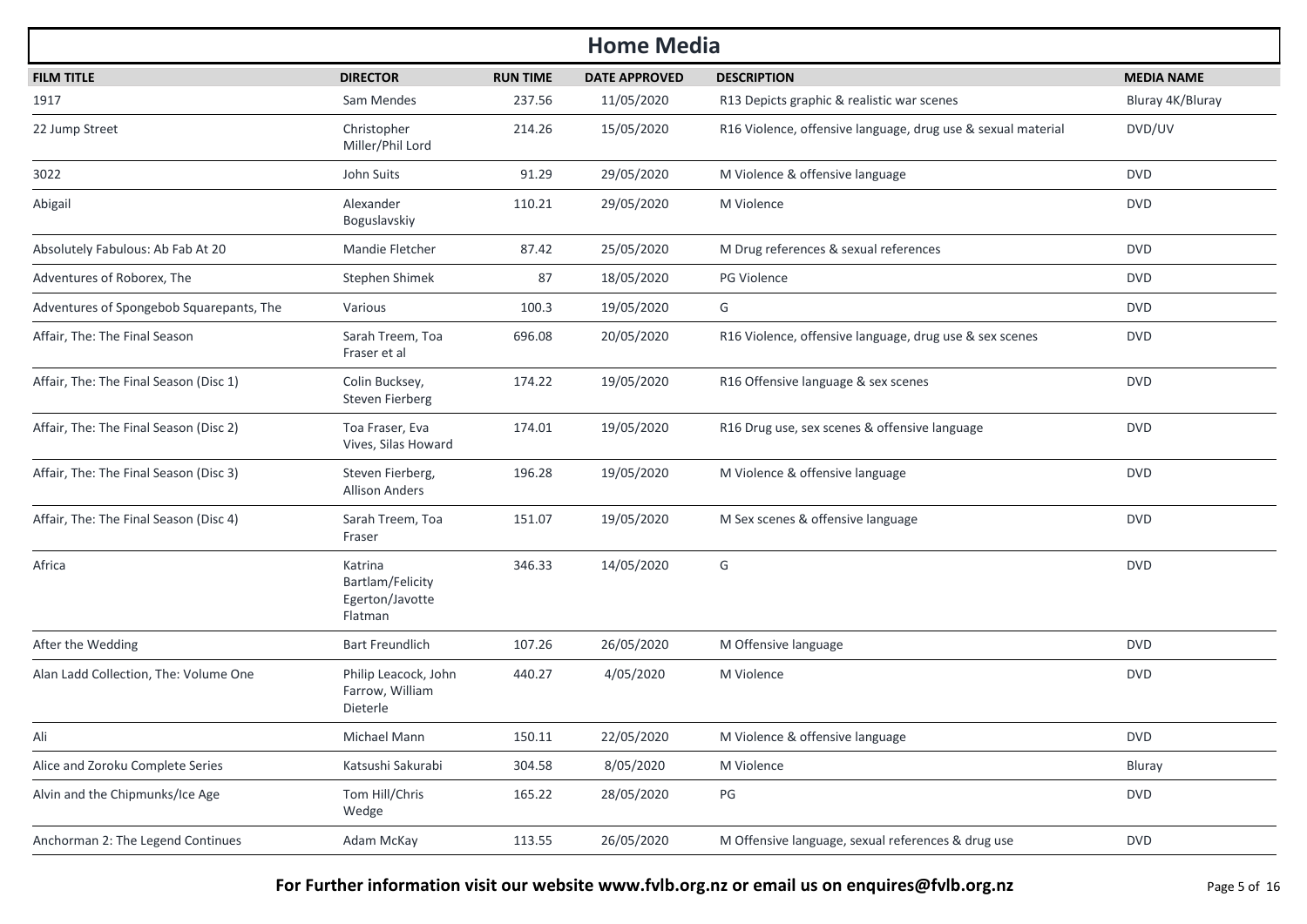| Andre Rieu Amore                              | Edard Huis in't Veld                                   | 140.05 | 28/05/2020 | PG                                                                                  | DVD/CD        |
|-----------------------------------------------|--------------------------------------------------------|--------|------------|-------------------------------------------------------------------------------------|---------------|
| Angelina Ballerina Twists and Twirls          | Davis Doi                                              | 66.02  | 19/05/2020 | G                                                                                   | <b>DVD</b>    |
| Angry Birds Stella: The Complete First Season | Eric Guaglione, Kim<br>Helminen,<br>Christopher Sadler | 71.24  | 19/05/2020 | G                                                                                   | <b>DVD</b>    |
| Angry Birds Toons - Volume 1                  | Various                                                | 69.52  | 19/05/2020 | G                                                                                   | <b>DVD</b>    |
| April in Autumn                               | Warren Sulatycky                                       | 93.33  | 29/05/2020 | PG                                                                                  | Film - Online |
| Backdraft 2                                   | Gonzalo Lopez-<br>Gallego                              | 97.41  | 22/05/2020 | M Violence & offensive language                                                     | <b>DVD</b>    |
| Bad Moms Collection, The                      | Jon Lucas, Scott<br>Moore                              | 196.22 | 18/05/2020 | R16 Sex scenes, sexual content, drug use & offensive language                       | <b>DVD</b>    |
| <b>Beecham House</b>                          | Gurinder Chadha                                        | 276    | 5/05/2020  | M Violence, sexual references & content that may disturb                            | <b>DVD</b>    |
| <b>Big Legend</b>                             | Justin Lee                                             | 89.16  | 4/05/2020  | M Violence, horror scenes & content may disturb                                     | (DVD)         |
| <b>Billions: Season 4</b>                     | Various                                                | 693.33 | 22/05/2020 | M Sex scenes, offensive language & drug use                                         | <b>DVD</b>    |
| <b>Black Clover Season 2 Part 3</b>           | Tatsuya Yoshihara                                      | 788.2  | 20/05/2020 | M Violence                                                                          | Bluray/DVD/DC |
| <b>Blade - Trinity</b>                        | David S Gover                                          | 241.22 | 27/05/2020 | R16 Violence, offensive language & horror                                           | <b>DVD</b>    |
| Bloodline                                     | Henry Jacobson                                         | 96.38  | 6/05/2020  | R18 Graphic violence, offensive language & content that may<br>disturb              | (DVD)         |
| Boonie Bears: Blast Into the Past             | Leon Ding                                              | 85.55  | 29/05/2020 | <b>PG Violence</b>                                                                  | <b>DVD</b>    |
| Boruto: Naruto Next Generations Part 4 (Episo | Yoshito Hata, Kaito<br>Asakura, Kazuki<br>Horiguchi    | 314.54 | 5/05/2020  | M Violence                                                                          | Bluray        |
| Boy Called Sailboat, A                        | <b>Cameron Nugent</b>                                  | 92     | 6/05/2020  | PG Sexual references                                                                | Film - Online |
| Boys, The: Season 1                           | Various                                                | 453.28 | 2/05/2020  | R16 Graphic violence, sexual violence, drug use, offensive language<br>& sex scenes | <b>DVD</b>    |
| Boys, The: Season 1                           | Various                                                | 472.43 | 11/05/2020 | R16 Graphic violence, sexual violence, drug use, offensive language<br>& sex scenes | Bluray        |
| Bride of Frankenstein, The                    | James Whale                                            | 71.35  | 26/05/2020 | PG Violence                                                                         | <b>DVD</b>    |
| <b>Buffalo Soldiers</b>                       | Gregor Jordan                                          | 94     | 2/05/2020  | R16 Violence, offensive language & drug use                                         | Film - Online |
| <b>Bullitt</b>                                | Peter Yates                                            | 114    | 26/05/2020 | M Violence & offensive language                                                     | <b>DVD</b>    |
| Buoyancy                                      | Rodd Rathjen                                           | 91.59  | 26/05/2020 | M Violence & offensive language                                                     | <b>DVD</b>    |
| Call of the Wild, The                         | Chris Sanders                                          | 95     | 2/05/2020  | PG Violence                                                                         | <b>DVD</b>    |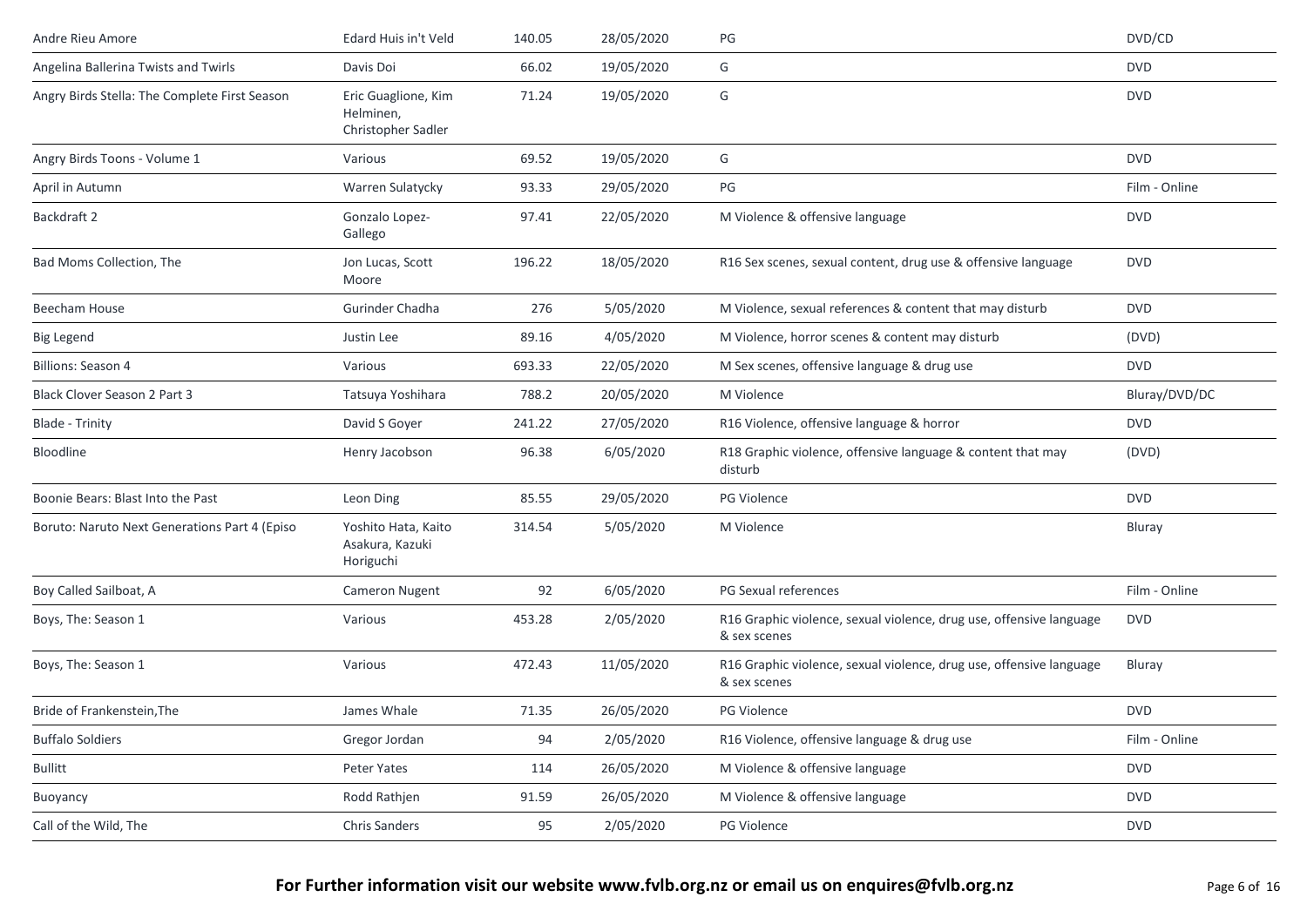| Chronicles of Riddick (Special Edition Direct | David Twohy                                             | 128.36  | 25/05/2020 | M Violence & offensive language                                   | <b>DVD</b>    |
|-----------------------------------------------|---------------------------------------------------------|---------|------------|-------------------------------------------------------------------|---------------|
| Cinderella / Snow White / Sleeping Beauty     | T.H Takashi/Diane<br>Eskenazi/Masakazu<br>Higuchi       | 133.59  | 27/05/2020 | G                                                                 | <b>DVD</b>    |
| Code Geass Lelouch of the Rebellion Movie Col | Goro Taniguchi                                          | 408.43  | 22/05/2020 | M Violence & nudity                                               | Bluray        |
| Code Geass: Lelouch of the Re; surrection     | Gorô Taniguchi                                          | 112.51  | 20/05/2020 | M Violence & content that may disturb                             | <b>DVD</b>    |
| Code Geass: Lelouch of the Re; surrection     | Gorô Taniguchi                                          | 116.52  | 20/05/2020 | M Violence & content that may disturb                             | <b>Bluray</b> |
| Colbys, The: The Complete Series              | Jerome Courtland,<br>Curtis Harrington,<br>Nancy Malone | 2363.41 | 4/05/2020  | M Violence & sexual violence                                      | <b>DVD</b>    |
| Conan The Adventurer                          | Not Stated                                              | 89.08   | 26/05/2020 | M Fantasy violence                                                | <b>DVD</b>    |
| Creepshow                                     | George A Romero                                         | 120.12  | 15/05/2020 | R16 Violence                                                      | <b>DVD</b>    |
| Creepshow                                     | George A Romero                                         | 120.19  | 15/05/2020 | R16 Violence                                                      | <b>Bluray</b> |
| Da Vinci Code, The                            | Ron Howard                                              | 142.46  | 27/05/2020 | M Medium level violence                                           | <b>DVD</b>    |
| Danger Mouse: Quark Games                     | Robert Cullen,<br>Simon Hall                            | 101.36  | 19/05/2020 | G                                                                 | <b>DVD</b>    |
| Dark Waters                                   | <b>Todd Haynes</b>                                      | 122.06  | 20/05/2020 | M Offensive language & content that may disturb                   | <b>DVD</b>    |
| Day Shall Come, The                           | <b>Christopher Morris</b>                               | 83.57   | 29/05/2020 | M Offensive language & sexual references                          | <b>DVD</b>    |
| Death at a Funeral                            | Neil LaBute                                             | 88.32   | 15/05/2020 | M Offensive language, sexual references, drug references & nudity | <b>DVD</b>    |
| Death in Paradise Series 9                    | lan Barber,<br>Paulette Randall et<br>al                | 463.56  | 15/05/2020 | M Violence                                                        | <b>DVD</b>    |
| <b>Defiant Lives</b>                          | Sarah Barton                                            | 90      | 15/05/2020 | <b>PG Nudity</b>                                                  | Film - Online |
| Departed, The                                 | <b>Martin Scorsese</b>                                  | 145.05  | 28/05/2020 | R16 Graphic violence & offensive language                         | <b>DVD</b>    |
| Dirty Grandpa                                 | Dan Mazer                                               | 97.48   | 18/05/2020 | R16 Sex scenes, violence, drug use, offensive language & nudity   | <b>DVD</b>    |
| Doc McStuffins: Friendship Is The Best Medici | Norton Virgien                                          | 115.25  | 19/05/2020 | G                                                                 | <b>DVD</b>    |
| Doctor Who - Shada                            | P Roberts                                               | 138.22  | 15/05/2020 | PG Violence, coarse language & sexual references                  | <b>DVD</b>    |
| Doctor Who The Faceless Ones                  | Various                                                 | 578.31  | 18/05/2020 | PG Violence                                                       | <b>DVD</b>    |
| Dont Go                                       | David Gleeson                                           | 87.52   | 18/05/2020 | M Sex scenes, offensive language & drug use                       | <b>DVD</b>    |
| Downhill                                      | Nat Faxon/Jim Rash                                      | 86.06   | 2/05/2020  | M Offensive language & sexual references                          | <b>DVD</b>    |
| Duellists, The                                | <b>Ridley Scott</b>                                     | 100.32  | 21/05/2020 | R13                                                               | <b>Bluray</b> |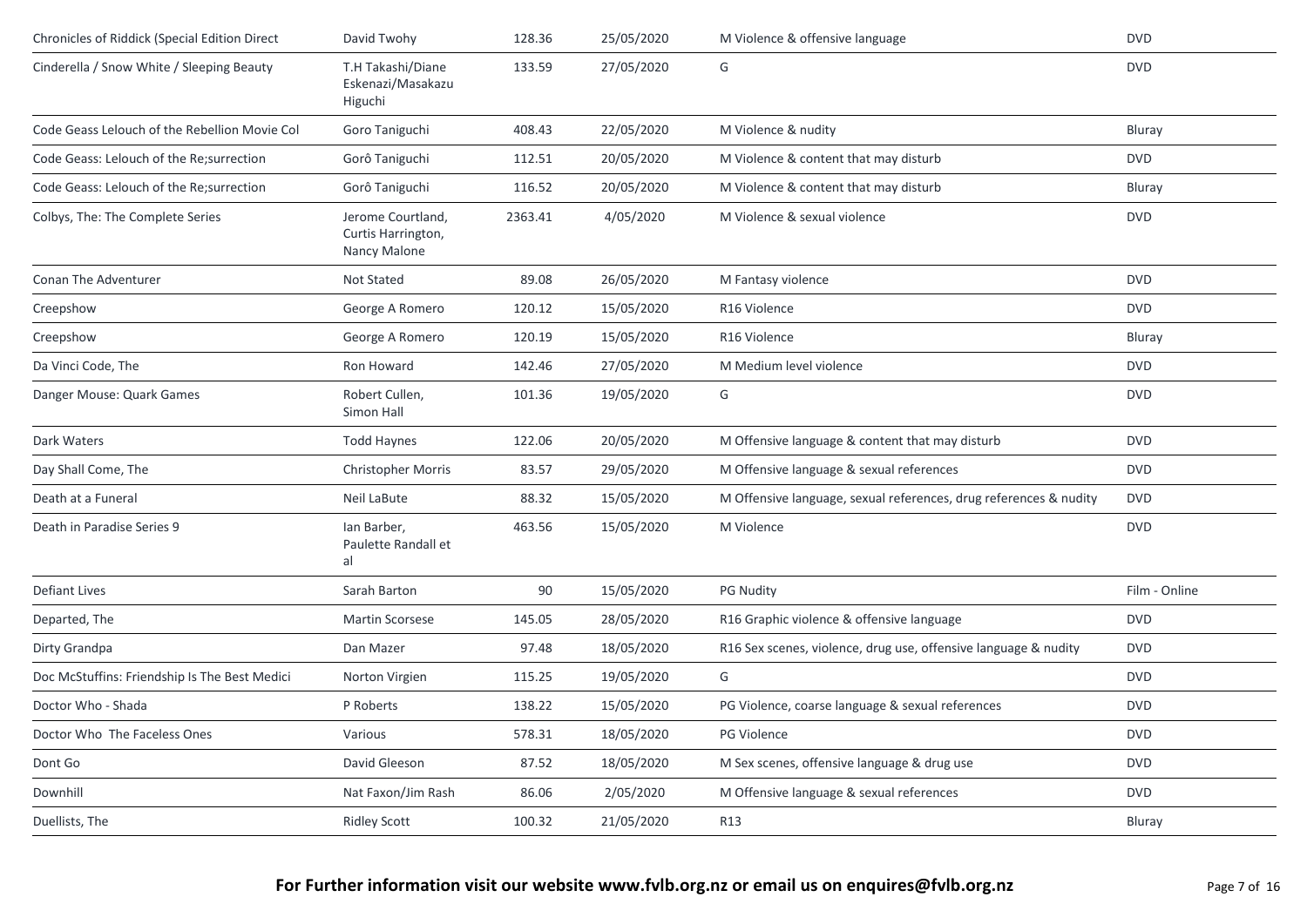| Dumb and Dumber To                            | Bobby Farrelly /<br>Peter Farrelly                | 104.56   | 27/05/2020 | M Violence, offensive language, drug references & sexual                | <b>DVD</b>    |
|-----------------------------------------------|---------------------------------------------------|----------|------------|-------------------------------------------------------------------------|---------------|
| Dynasty: The Complete Series                  | Various                                           | 10294.16 | 5/05/2020  | M Violence, offensive language, drug use & sexual references            | <b>DVD</b>    |
| Dynasty: The Making of a Guilty Pleasure      | <b>Matthew Miller</b>                             | 85.25    | 8/05/2020  | PG Coarse language                                                      | <b>DVD</b>    |
| Endings, Beginnings                           | <b>Drake Doremus</b>                              | 109.53   | 8/05/2020  | R16 Sex scenes, offensive language & content that may disturb           | Film - Online |
| <b>Enemy Lines</b>                            | Anders Banke                                      | 88.52    | 21/05/2020 | M Violence, offensive language & sex scenes                             | <b>DVD</b>    |
| Epic Movie/Date Movie                         | Jason<br>Friedberg/Aaron<br>Seltzer               | 170.18   | 18/05/2020 | M Violence, sexual references & offensive language                      | <b>DVD</b>    |
| Eureka Seven HiEvolution 2: Anemone           | Tomoki Kyôda                                      | 95       | 12/05/2020 | M Violence                                                              | Film - Online |
| Fanatic, The                                  | <b>Fred Durst</b>                                 | 88.59    | 4/05/2020  | R13 Violence & offensive language                                       | (DVD)         |
| <b>Fast Talking</b>                           |                                                   | 89.1     | 15/05/2020 | M                                                                       | <b>DVD</b>    |
| Fate/Stay Night: Heavens Feel II. Lost Butte  | Tomonori Sudô                                     | 112.36   | 20/05/2020 | R16 Violence, sexual violence, sex scenes & content that may<br>disturb | <b>DVD</b>    |
| Fate/Stay Night: Heavens Feel II. Lost Butte  | Tomonori Sudô                                     | 117.25   | 20/05/2020 | R16 Violence, sexual violence, sex scenes & content that may<br>disturb | Bluray        |
| Fifty Shades of Grey                          | Sam Taylor-Johnson                                | 243.27   | 27/05/2020 | R16 Sex scenes, offensive language & nudity                             | <b>DVD</b>    |
| Fishtales                                     | Evan Tramel                                       | 85.56    | 19/05/2020 | G                                                                       | <b>DVD</b>    |
| Five Card Stud                                | Henry Hathaway                                    | 102.31   | 26/05/2020 | M Low level violence                                                    | <b>DVD</b>    |
| Fleabag: Season 1                             | Tim Kirkby, Harry<br><b>Bradbeer</b>              | 152.27   | 27/05/2020 | R16 Suicide, sex scenes & offensive language                            | <b>DVD</b>    |
| Flintstones in Viva Rock Vegas, The           | <b>Brian Levant</b>                               | 87.09    | 28/05/2020 | G                                                                       | <b>DVD</b>    |
| Fraggle Rock: Remastered 35th Anniversary Col | Norman Campbell,<br>Jim Henson, Perry<br>Rosemond | 1187.19  | 21/05/2020 | G                                                                       | <b>DVD</b>    |
| French & Saunders Big Live Box Set            | Ed Bye / Not stated                               | 209.34   | 27/05/2020 | M Nudity                                                                | <b>DVD</b>    |
| Georgy Girl                                   | Silvio Narizzano                                  | 98.44    | 20/05/2020 | R <sub>16</sub>                                                         | <b>DVD</b>    |
| Girlfriends                                   | Kay Mellor,<br>Dominic Leclerc                    | 283.07   | 21/05/2020 | M Violence & offensive language                                         | <b>DVD</b>    |
| Great Australian Railway Journeys Series 1    | Dave Minchin, Ben<br>Rowland                      | 353.34   | 26/05/2020 | PG                                                                      | <b>DVD</b>    |
| Guardians Of The Galaxy Complete Collection   | Marvel                                            | 1697.08  | 28/05/2020 | PG Violence                                                             | <b>DVD</b>    |
| Guns Akimbo                                   | Jason Lei Howden                                  | 93.12    | 20/05/2020 | R16 Graphic violence, drug use & offensive language                     | <b>DVD</b>    |

**For Further information visit our website www.fvlb.org.nz or email us on enquires@fvlb.org.nz** Page 8 of 16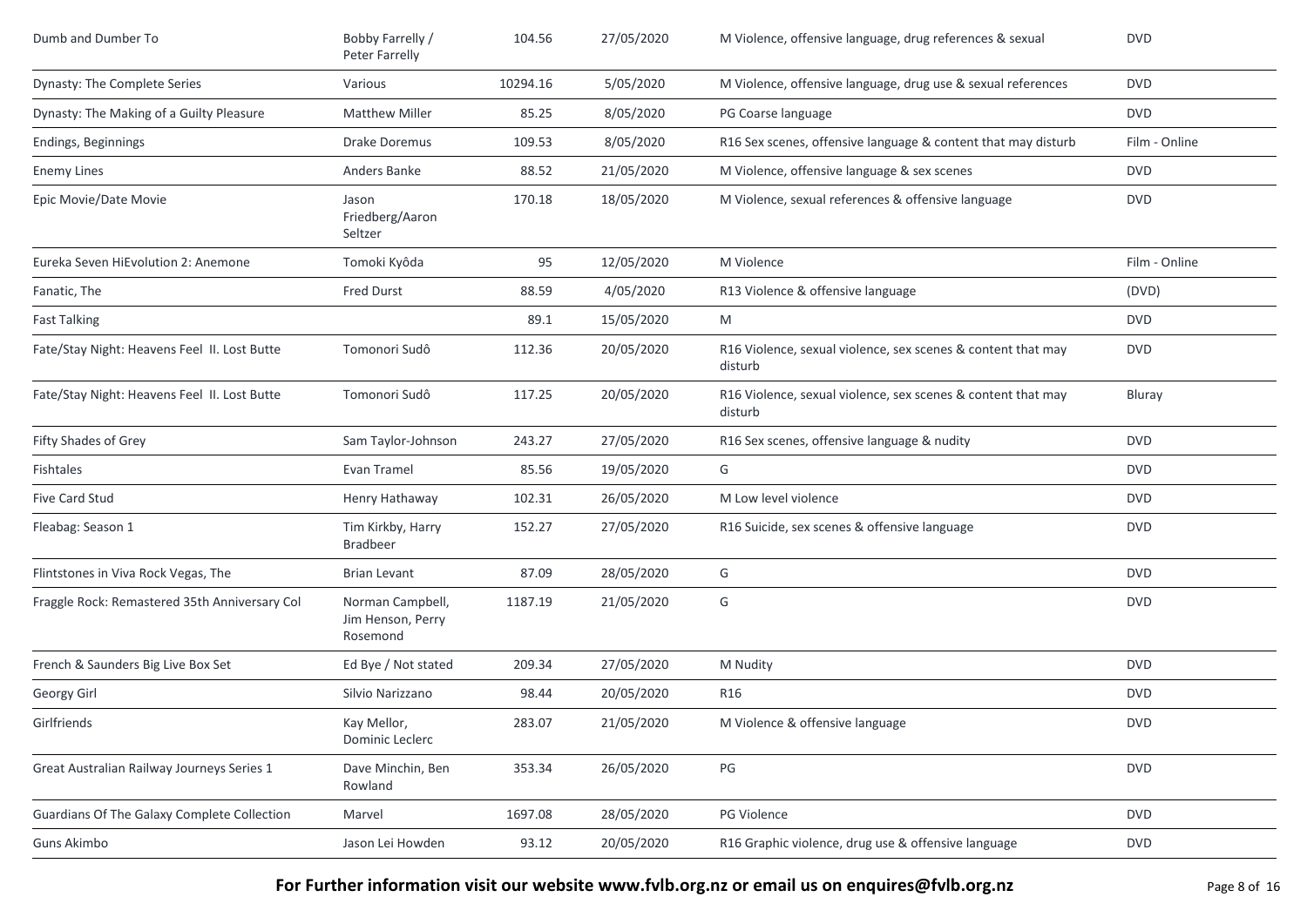| Guns Akimbo                                   | Jason Lei Howden                      | 97.05  | 20/05/2020 | R16 Graphic violence, drug use & offensive language                                  | Bluray        |
|-----------------------------------------------|---------------------------------------|--------|------------|--------------------------------------------------------------------------------------|---------------|
| Hailey Dean Mysteries Collection 3            | Michael Robison,<br>Allan Harmon      | 251.47 | 4/05/2020  | <b>PG Violence</b>                                                                   | <b>DVD</b>    |
| Halloween Island                              | Sean Patrick O'Reilly                 | 78     | 18/05/2020 | PG                                                                                   | Film - Online |
| Happy New Year, Colin Burstead                | Ben Wheatley                          | 94.41  | 5/05/2020  | M Offensive language & content that may disturb                                      | <b>DVD</b>    |
| Harpoon                                       | Rob Grant                             | 82.28  | 27/05/2020 | R16 Graphic violence, sexual references & offensive language                         | (DVD)         |
| Harry & His Bucket Full of Dinosaurs: Harry t | Tony Collingwood                      | 66.13  | 19/05/2020 | G                                                                                    | <b>DVD</b>    |
| Harry & His Bucket Full of Dinosaurs: Harry,  | Tony Collingwood                      | 77.28  | 19/05/2020 | G                                                                                    | <b>DVD</b>    |
| Harry & His Bucket Full of Dinosaurs: Im King | Tony Collingwood                      | 66.24  | 19/05/2020 | G                                                                                    | <b>DVD</b>    |
| Harry and His Bucket Full of Dinosaurs Once U | Graham Ralph                          | 66.19  | 26/05/2020 | G                                                                                    | <b>DVD</b>    |
| Head Hunter, The                              | Jordan Downey                         | 69     | 4/05/2020  | R13 Violence, horror scenes & offensive language                                     | (DVD)         |
| Hereditary                                    | Ari Aster                             | 122.1  | 28/05/2020 | R16 Horror & content that may disturb                                                | <b>DVD</b>    |
| Homecoming: Season One                        | Sam Esmail                            | 308.46 | 8/05/2020  | M Offensive language & sexual references                                             | <b>DVD</b>    |
| Honeyland                                     | Tamara Kotevska,<br>Ljubomir Stefanov | 85.35  | 15/05/2020 | M Offensive language                                                                 | <b>DVD</b>    |
| Horrible Histories: The Movie Rotten Romans   | Dominic Brigstocke                    | 88.25  | 8/05/2020  | M                                                                                    | <b>DVD</b>    |
| Host, The                                     | Joon-Ho Bong                          | 114.4  | 8/05/2020  | R13 Violence, horror scenes & offensive language                                     | <b>DVD</b>    |
| Host, The                                     | Joon-Ho Bong                          | 119.37 | 20/05/2020 | R13 Violence, horror scenes & offensive language                                     | Bluray        |
| Howl's Moving Castle                          | Hayao Miyazaki                        | 114.17 | 28/05/2020 | PG Some scenes may scare very young children                                         | <b>DVD</b>    |
| Hunger Games: MockingJay Part 2, The          | Francis Lawrence                      | 131.21 | 26/05/2020 | M Violence, horror scenes & content may disturb                                      | <b>DVD</b>    |
| I Married a Monster From Outer Space          | Gene Fowler Jr.                       | 77.53  | 21/05/2020 | PG Violence                                                                          | Bluray        |
| I Now Pronounce You Chuck and Larry           | Dennis Dugan                          | 110.34 | 26/05/2020 | M Offensive language & sexual references                                             | <b>DVD</b>    |
| I Trapped the Devil                           | Josh Lobo                             | 83.31  | 15/05/2020 | M Violence, offensive language & horror                                              | <b>DVD</b>    |
| In The Night Garden Magical Times             | Dirk Campbell                         | 141.17 | 19/05/2020 | G                                                                                    | <b>DVD</b>    |
| In The Night Garden Upsy Daisy Only Wants to  | Not Stated                            | 84.18  | 19/05/2020 | G                                                                                    | <b>DVD</b>    |
| In The Night Garden Windy Day in the Garden   | Not Stated                            | 141.03 | 19/05/2020 | G                                                                                    | <b>DVD</b>    |
| In The Night Garden Windy Day in the Garden   | Not Stated                            | 141.03 | 28/05/2020 | G                                                                                    | <b>DVD</b>    |
| Inside Man: Most Wanted                       | MJ Bassett                            | 101.25 | 22/05/2020 | M Violence & offensive language                                                      | <b>DVD</b>    |
| Interview, The                                | Evan Goldberg,<br>Seth Rogan          | 107.35 | 18/05/2020 | R16 Violence, offensive language, sexual material & other content<br>that may offend | <b>DVD</b>    |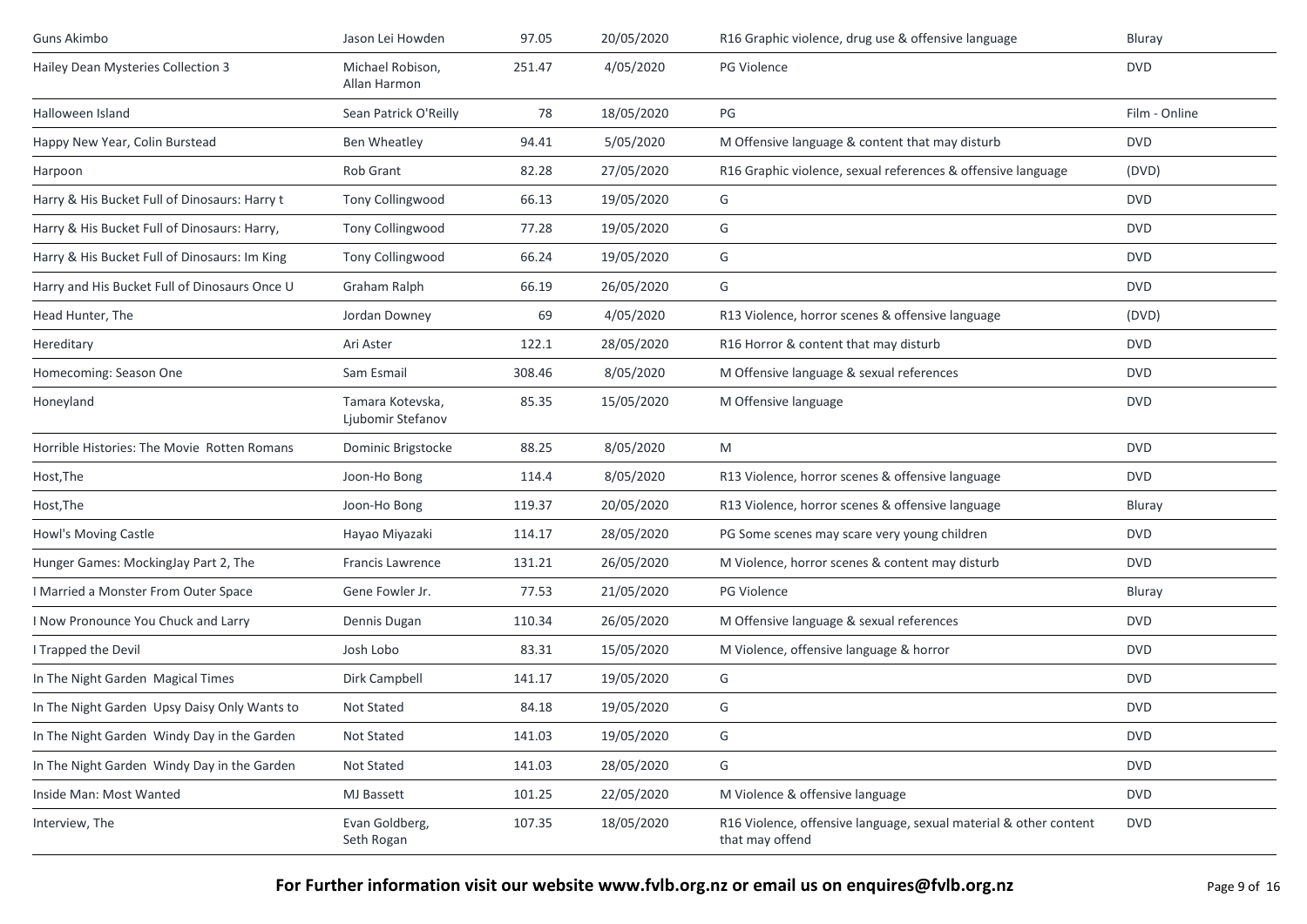| Invisible Man, The                            | Leigh Whannell                                          | 119.17 | 12/05/2020 | R16 Violence, cruelty, self-harm & domestic abuse                       | <b>DVD</b>    |
|-----------------------------------------------|---------------------------------------------------------|--------|------------|-------------------------------------------------------------------------|---------------|
| Invisible Man, The                            | Leigh Whannell                                          | 124.23 | 12/05/2020 | R16 Violence, cruelty, self-harm & domestic abuse                       | Bluray        |
| IP Man 3                                      | <b>Wilson Yip</b>                                       | 100.37 | 18/05/2020 | M Violence & offensive language                                         | <b>DVD</b>    |
| Itsy Bitsy                                    | Micah Gallo                                             | 94.55  | 11/05/2020 | R13 Violence & content that may disturb                                 | (DVD)         |
| James Bond 007 Ultimate Edition: Dr. No/ Live | Terence Young/Guy<br>Hamilton/Lee<br>Tamahori           | 348.49 | 25/05/2020 | M Violence & sexual references                                          | <b>DVD</b>    |
| Jason Statham Triple Pack: The Expendables/ H | Sylvester Stallone -<br>Steven Knight -<br>Gary Fleder  | 291.53 | 25/05/2020 | R16 Graphic violence, drug use, offensive language & sexual<br>material | <b>DVD</b>    |
| Jungle Beat: The Movie                        | <b>Brent Dawes</b>                                      | 88     | 29/05/2020 | G                                                                       | Film - Online |
| Knights Tale, A / Ned Kelly                   | Brian Helgeland /<br>Gregor Jordan                      | 232.06 | 27/05/2020 | M Violence                                                              | <b>DVD</b>    |
| Kominsky Method, The                          | Andy Tennant/Beth<br>McCarthy-Miller et<br>al           | 199.04 | 21/05/2020 | M Sex scenes, drug use, nudity & offensive language                     | <b>DVD</b>    |
| Ladieu a la nuit                              | André Téchiné                                           | 101.47 | 15/05/2020 | M Offensive language                                                    | <b>DVD</b>    |
| Last Full Measure, The                        | <b>Todd Robinson</b>                                    | 111.24 | 5/05/2020  | M Violence, offensive language & content that may disturb               | (Digital DVD) |
| Last Of The Summer Wine: Series 1 4           | James<br>Gilbert/Bernard<br>Thompson/Sydney<br>Lotterby | 836.29 | 27/05/2020 | PG Low level offensive language                                         | <b>DVD</b>    |
| Last Tango in Halifax Series 1 & 2            | Euros Lyn / Jill<br>Robertson                           | 687.19 | 27/05/2020 | M Offensive language                                                    | <b>DVD</b>    |
| Legend of Baron Toa, The                      | Kiel McNaughton                                         | 105.28 | 26/05/2020 | RP13 Violence & offensive language                                      | Film - Online |
| Lego Batman Movie, The                        | Chris McKay                                             | 200.28 | 25/05/2020 | <b>PG Violence</b>                                                      | DVD/DC        |
| Leunig Fragments, The                         | Kasimir Burgess                                         | 95.31  | 20/05/2020 | M Offensive language                                                    | <b>DVD</b>    |
| Life of Birds, The                            |                                                         | 497.2  | 14/05/2020 | G                                                                       | <b>DVD</b>    |
| Life on Earth David Attenborough              | David Attenborough                                      | 702.29 | 15/05/2020 | G                                                                       | <b>DVD</b>    |
| Lighthouse, The                               | Robert Eggers                                           | 104.5  | 11/05/2020 | R16 Violence, animal cruelty, sex scenes & content may disturb          | <b>DVD</b>    |
| Like a Boss                                   | Miguel Arteta                                           | $80\,$ | 8/05/2020  | R13 Offensive language, sexual references & drug use                    | <b>DVD</b>    |
| Like a Boss                                   | Miguel Arteta                                           | 83.24  | 8/05/2020  | R13 Offensive language, sexual references & drug use                    | Bluray        |
| Lion Guard, The: The Rise Of Scar             | Howy Parkins                                            | 135.24 | 28/05/2020 | G                                                                       | <b>DVD</b>    |
|                                               |                                                         |        |            |                                                                         |               |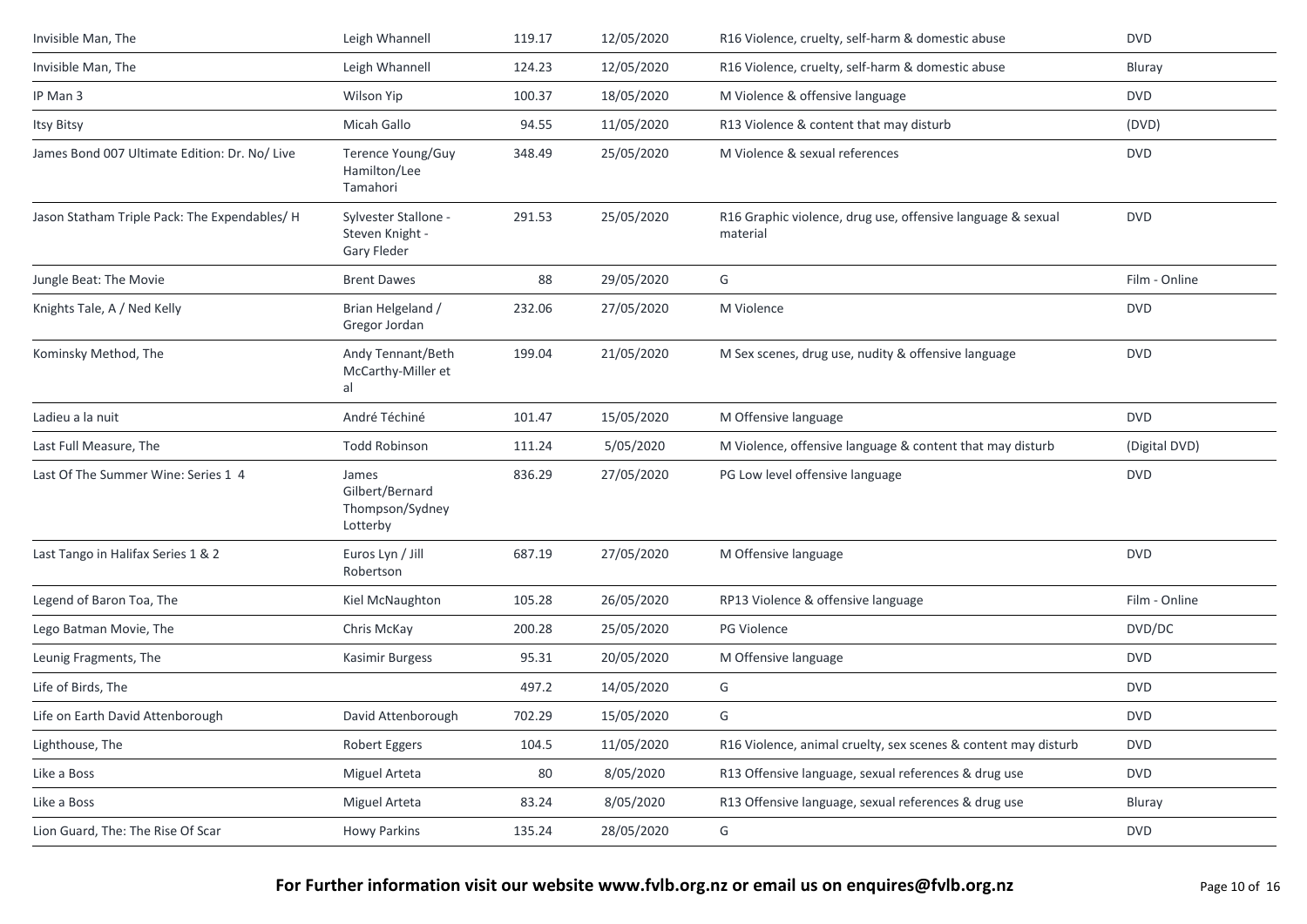| Lizzie                                       | Craig William<br>Macneill            | 104.38  | 5/05/2020  | R16 Violence, offensive language, sexual material & content that<br>may disturb   | (DVD)         |
|----------------------------------------------|--------------------------------------|---------|------------|-----------------------------------------------------------------------------------|---------------|
| London Kills: Series 1                       | <b>Craig Pickles</b>                 | 226.55  | 21/05/2020 | M Violence, drug use & sex scenes                                                 | <b>DVD</b>    |
| Lord of the Rings, The                       | Ralph Bakshi                         | 128     | 25/05/2020 | PG Violence & coarse language                                                     | <b>DVD</b>    |
| Louis and Luca: The Big Cheese Race          | Rasmus A. Sivertsen                  | 78.26   | 14/05/2020 | G                                                                                 | <b>DVD</b>    |
| Love Drop Part 2                             | Tanupo Flu Fogalevl<br>Lemalu Aukuso | 114.55  | 15/05/2020 | PG Violence                                                                       | <b>DVD</b>    |
| Love Live! Sunshine!! The School Idol Movie: | Kazuo Sakai                          | 100.25  | 20/05/2020 | G                                                                                 | Bluray        |
| Make Us Dream                                | Sam Blair                            | 99.48   | 22/05/2020 | M Offensive language                                                              | <b>DVD</b>    |
| Man from the Alamo, The                      | <b>Budd Boetticher</b>               | 79.19   | 15/05/2020 | PG Low level violence                                                             | <b>DVD</b>    |
| Morning Show Mysteries: Collection 1         | Terry Ingram, Kevin<br>Fair          | 260.39  | 22/05/2020 | PG Violence                                                                       | <b>DVD</b>    |
| Motorcycle Diaries, The                      | <b>Walter Salles</b>                 | 126     | 12/05/2020 | M Offensive language                                                              | Film - Online |
| Mr Bean Animated Volume 4                    | Various                              | 77.43   | 18/05/2020 | PG                                                                                | <b>DVD</b>    |
| Mr. Robot: Season 4 - The Final Season       | Sam Esmail                           | 640.51  | 7/05/2020  | R16 Violence, cruelty, sexual violence, offensive language, suicide &<br>drug use | <b>DVD</b>    |
| Murder, She Baked: Complete Collection       | Kristoffer Tabori,<br>Mark Jean      | 425.07  | 4/05/2020  | PG Violence                                                                       | <b>DVD</b>    |
| My Year Of Living Mindfully                  | Shannon Harvey<br>and Julian Harvey  | 98      | 14/05/2020 | M Offensive language                                                              | Film - Online |
| Naruto Shippuden Chakra Collection 3         | Various                              | 1625.15 | 7/05/2020  | M Violence                                                                        | <b>DVD</b>    |
| NonFiction                                   | Olivier Assayas                      | 102.38  | 18/05/2020 | M Offensive language & nudity                                                     | <b>DVD</b>    |
| Notebook, The                                | <b>Nick Cassavetes</b>               | 118.42  | 27/05/2020 | PG Adult themes                                                                   | <b>DVD</b>    |
| Oh Mercy                                     | Arnaud Desplechin                    | 119     | 12/05/2020 | M Offensive language & nudity                                                     | Film - Online |
| One Direction: Going Our Way                 | Thomas Gibson                        | 46.15   | 18/05/2020 | G                                                                                 | <b>DVD</b>    |
| Onward                                       | Dan Scanlon                          | 102.21  | 8/05/2020  | <b>PG Violence</b>                                                                | Bluray        |
| Outlaw, The                                  | Andrucha<br>Waddington               | 105.22  | 18/05/2020 | M Sex scenes & offensive language                                                 | <b>DVD</b>    |
| Paw Patrol: Mighty Pups, Super Paws          | <b>Charles Bastien</b>               | 90.36   | 5/05/2020  | G                                                                                 | <b>DVD</b>    |
| Pirates of the Caribbean: Curse of the Black | Gore Verbinski                       | 137.19  | 27/05/2020 | M Supernatural themes & violence                                                  | <b>DVD</b>    |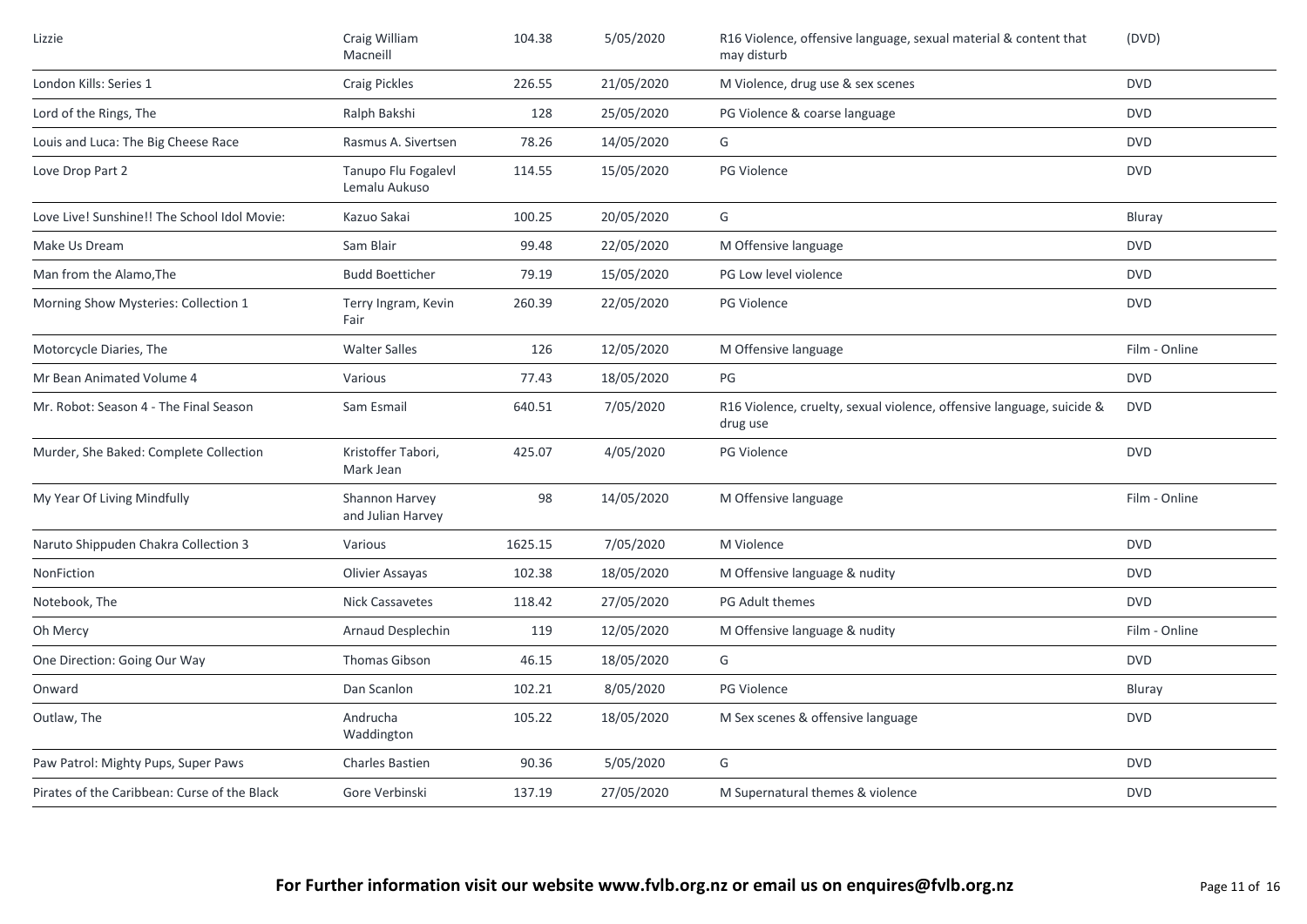| Playing For Keeps Series 2                    | Scott Major, Ian<br>Watson, Kate<br>Kendall       | 354.57  | 26/05/2020 | M Sex scenes, offensive language, nudity & drug use                                                           | <b>DVD</b>    |
|-----------------------------------------------|---------------------------------------------------|---------|------------|---------------------------------------------------------------------------------------------------------------|---------------|
| Pokemon Heroes The Movie/ Pokemon 4 Ever/ Pok | Jim Malone,<br>Kunihiko Yuyama,<br>Darren Dunstan | 238.32  | 25/05/2020 | G                                                                                                             | <b>DVD</b>    |
| Pokemon The Series: Season 22 Collection 2    | Daiki Tomiyasu                                    | 574.39  | 5/05/2020  | PG Violence                                                                                                   | <b>DVD</b>    |
| Prince & Me 4 - The Elephant Adventure        | Catherine Cyran                                   | 89.16   | 18/05/2020 | PG Low level violence                                                                                         | <b>DVD</b>    |
| Professor & the Madman, The                   | Farhad Safinia as<br>P.B. Sherman                 | 120     | 14/05/2020 | M Violence                                                                                                    | <b>DVD</b>    |
| Pudsey The Dog: The Movie/Vampire Dog/Pups Un | Nick Moore/Geoff<br>Anderson/Guy<br>Distad        | 256.07  | 19/05/2020 | PG Coarse language                                                                                            | <b>DVD</b>    |
| Queens of Mystery                             | lan Emes                                          | 274     | 21/05/2020 | M Violence                                                                                                    | <b>DVD</b>    |
| Radiant Season One Part Two                   | Daisei Fukuoka                                    | 704.23  | 7/05/2020  | PG Violence & coarse language                                                                                 | Bluray/DVD/DC |
| Radioflash                                    | <b>Ben McPherson</b>                              | 102.12  | 29/05/2020 | M Violence                                                                                                    | <b>DVD</b>    |
| Ray Donovan: Season 7                         | Joshua Marston,<br>Nick Gomez et al               | 514.36  | 7/05/2020  | R16 Violence, cruelty, sexual violence, sex scenes, offensive<br>language, suicide & content that may disturb | <b>DVD</b>    |
| Ray Donovan: Season 7 (Disc 1)                | Joshua Marston,<br>Nick Gomez                     | 147.41  | 6/05/2020  | R16 Violence, offensive language, sex scenes & content that may<br>disturb                                    | <b>DVD</b>    |
| Ray Donovan: Season 7 (Disc 2)                | Tucker Gates et al.                               | 153.14  | 6/05/2020  | R16 Violence, cruelty, offensive language & content that may<br>disturb                                       | <b>DVD</b>    |
| Ray Donovan: Season 7 (Disc 3)                | Kyra Sedgwick, Ed<br>Bianchi, John Dahl           | 146.23  | 6/05/2020  | R16 Violence & offensive language                                                                             | <b>DVD</b>    |
| Ray Donovan: Season 7 (Disc 4)                | David Hollander                                   | 61.08   | 6/05/2020  | R16 Violence, sexual violence & suicide                                                                       | <b>DVD</b>    |
| Redhead from Wyoming, The                     | Lee Sholem                                        | 77.09   | 25/05/2020 | G                                                                                                             | <b>DVD</b>    |
| Rhythm Section, The                           | Reed Morano                                       | 105.08  | 27/05/2020 | R13 Violence, drug use & offensive language                                                                   | (DVD)         |
| Rio                                           | Carlos Saldhana                                   | 92.01   | 28/05/2020 | G                                                                                                             | <b>DVD</b>    |
| Rita Hayworth Platinum Collection             | Various                                           | 1139.56 | 6/05/2020  | M                                                                                                             | (Digital DVD) |
| Safe House / American Gangster                | Daniel Espinosa /<br><b>Ridley Scott</b>          | 429.16  | 25/05/2020 | R16 Violence, offensive language, drug use & sex scenes                                                       | <b>DVD</b>    |
| Safe Spaces                                   | Daniel Schechter                                  | 90.03   | 14/05/2020 | M Offensive language & sexual references                                                                      | <b>DVD</b>    |
| Salmon Fishing in the Yemen                   | Lasse Hallstrom                                   | 102.22  | 18/05/2020 | M Offensive language                                                                                          | <b>DVD</b>    |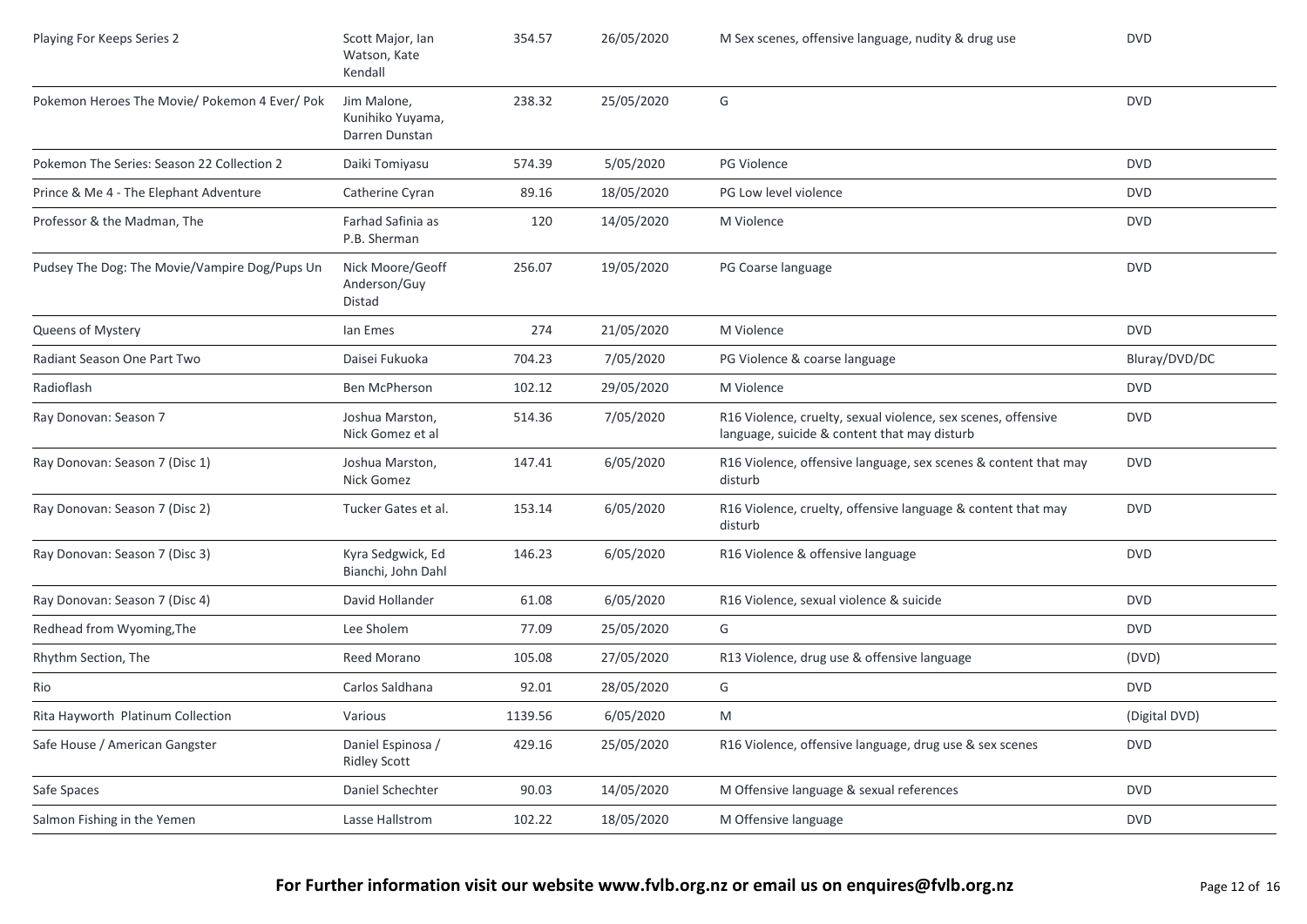| Sanditon                                      | Oliver Blackburn,<br>Lisa Clarke                            | 369.09 | 26/05/2020 | M Sex scenes                                              | <b>DVD</b>    |
|-----------------------------------------------|-------------------------------------------------------------|--------|------------|-----------------------------------------------------------|---------------|
| <b>Schitts Creek Series 6</b>                 | Daniel Levy, Jordan<br>Canning, Andrew<br>Cividino          | 299.4  | 14/05/2020 | M Offensive language & sexual references                  | <b>DVD</b>    |
| <b>Secret Bridesmaids Business</b>            | Tori Garrett,<br>Jennifer Perrott                           | 268.31 | 21/05/2020 | M Violence, offensive language & sex scenes               | <b>DVD</b>    |
| Secret Life of Walter Mitty, The              | <b>Ben Stiller</b>                                          | 109.54 | 28/05/2020 | PG Violence, coarse language & sexual references          | <b>DVD</b>    |
| Seven Worlds One Planet                       | Giles Badger,<br>Chadden Hunter,<br>Emma Napper,<br>Fredi D | 407.16 | 26/05/2020 | $PG$                                                      | <b>DVD</b>    |
| Sex And The City: The Complete Season 2       | Michael Patrick King                                        | 462.37 | 27/05/2020 | R16 Offensive language & sex scenes                       | <b>DVD</b>    |
| Sex And The City: The Complete Season 3       | Allison Anders et al                                        | 513.59 | 27/05/2020 | R16 Offensive language & sex scenes                       | <b>DVD</b>    |
| Sharknado                                     | Anthony C. Ferrante                                         | 84.07  | 28/05/2020 | M Violence, offensive language & content that may disturb | <b>DVD</b>    |
| Sheep and Wolves: Pig Deal                    | Vladimir Nikolaev                                           | 71.42  | 26/05/2020 | PG Low level violence                                     | <b>DVD</b>    |
| Shimmer and Shine: Legend of the Dragon Treas | Carin-Anne<br>Anderson                                      | 88.23  | 6/05/2020  | G                                                         | <b>DVD</b>    |
| Silver Screen Icons: Broadway Musicals        | Various                                                     | 427    | 26/05/2020 | G                                                         | <b>DVD</b>    |
| Simple Wedding, A                             | Sara Zandieh                                                | 84.46  | 2/05/2020  | M Offensive language & sexual references                  | Film - Online |
| Simpsons Classics - Crime & Punishment        | Various                                                     | 87.55  | 28/05/2020 | PG Low level violence                                     | <b>DVD</b>    |
| Sofia The First A Royal Collection            | Jaimie Mitchell                                             | 109.22 | 27/05/2020 | G                                                         | <b>DVD</b>    |
| Sonic the Hedgehog                            | Jeff Fowler                                                 | 98.46  | 2/05/2020  | <b>PG Violence</b>                                        | <b>DVD</b>    |
| Sonic the Hedgehog                            | Jeff Fowler                                                 | 98.58  | 2/05/2020  | PG Violence & coarse language                             | Bluray        |
| Sonic the Hedgehog                            | Jeff Fowler                                                 | 197.16 | 20/05/2020 | PG Violence & coarse language                             | Bluray/DC     |
| Sorry, Wrong Number                           | Anatole Litvak                                              | 88.41  | 21/05/2020 | PG                                                        | Bluray        |
| Spongebob Squarepants and the Big Wave        | Not Stated                                                  | 94.33  | 28/05/2020 | G                                                         | <b>DVD</b>    |
| Spycies                                       | Guillaume Ivernel                                           | 95.36  | 29/05/2020 | PG Violence & coarse language                             | DVD           |
| SSSS.Gridman The Complete Series              | Akira Amemiya                                               | 582.44 | 6/05/2020  | M Violence                                                | Bluray/DC     |
| SSSS.Gridman The Complete Series              | Akira Amemiya                                               | 873.47 | 6/05/2020  | M Violence                                                | Bluray/DVD/DC |
| Star Trek Captain's Log Fan Collective        | Various                                                     | 649.13 | 27/05/2020 | PG Low level violence                                     | <b>DVD</b>    |
| StarDog and TurboCat                          | <b>Ben Smith</b>                                            | 90.26  | 29/05/2020 | PG Violence                                               | <b>DVD</b>    |

## **For Further information visit our website www.fvlb.org.nz or email us on enquires@fvlb.org.nz** Page 13 of 16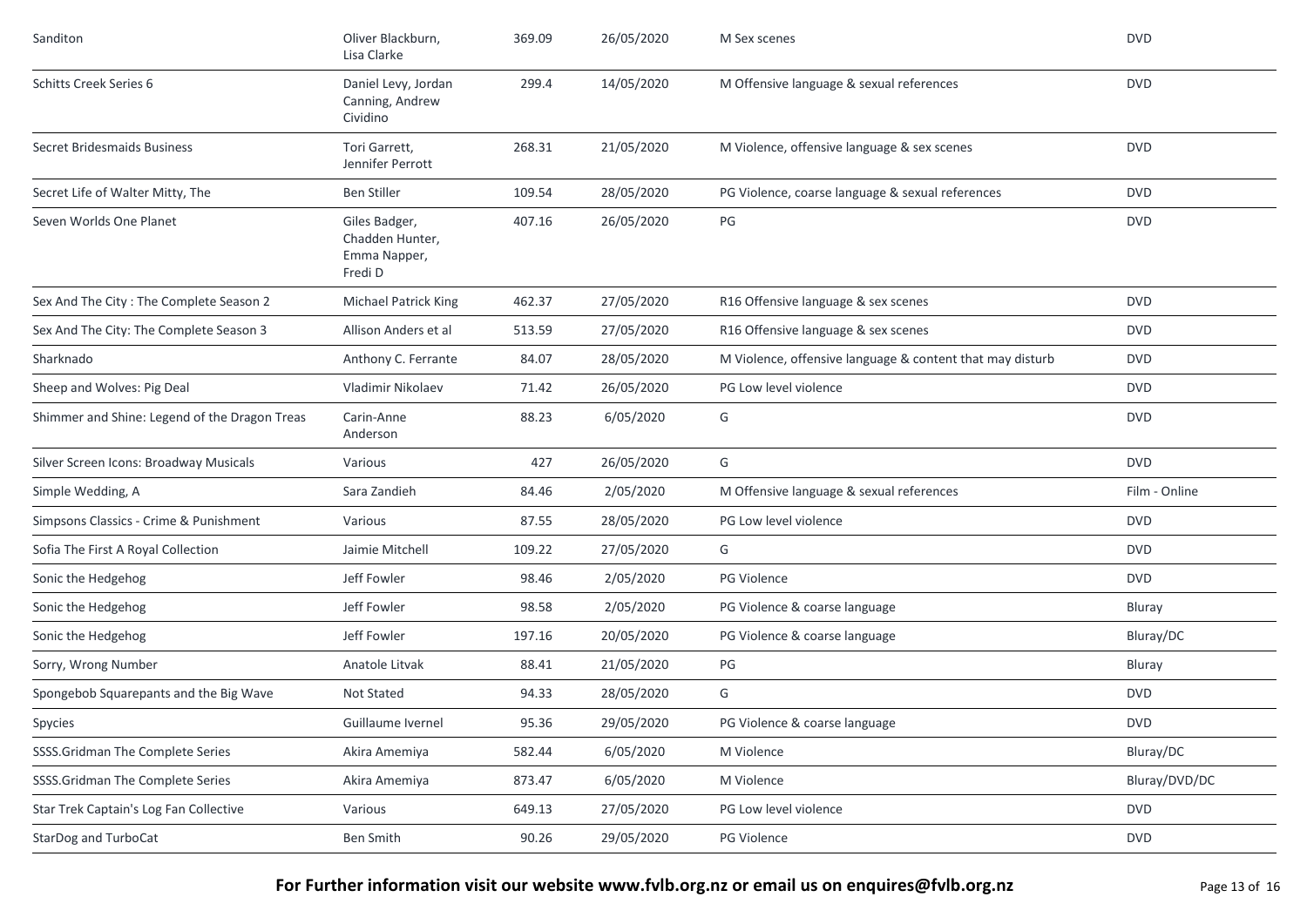| Step Up: All In                               | <b>Trish Sie</b>                                        | 107.41 | 25/05/2020 | PG Coarse language                                                | <b>DVD</b>    |
|-----------------------------------------------|---------------------------------------------------------|--------|------------|-------------------------------------------------------------------|---------------|
| Stolen Princess, The                          | Oleh Malamuzh                                           | 87.14  | 26/05/2020 | PG Violence                                                       | <b>DVD</b>    |
| Stuart Little                                 | Rob Minkoff                                             | 81.1   | 26/05/2020 | G                                                                 | <b>DVD</b>    |
| Taking of Pelham 1-2-3                        | Tony Scott                                              | 101.38 | 27/05/2020 | R16 Violence & offensive language                                 | <b>DVD</b>    |
| Tangled: Before Ever After                    | Tom Caulfield,<br>Stephen Sandoval                      | 54.26  | 25/05/2020 | G                                                                 | <b>DVD</b>    |
| Team Hot Wheels The Origin of Awesome         | Matt Danner                                             | 74.49  | 27/05/2020 | G                                                                 | <b>DVD</b>    |
| Ted 2: Extended Edition                       | Seth McFarlane                                          | 231.3  | 18/05/2020 | R16 Offensive language, drug use & sexual content that may offend | <b>DVD</b>    |
| Teenage Mutant Ninja Turtles: The Best of Don | Not stated                                              | 67.5   | 19/05/2020 | G                                                                 | <b>DVD</b>    |
| Teenage Mutant Ninja Turtles: The Best of Rap | Not Stated                                              | 68.26  | 19/05/2020 | G                                                                 | <b>DVD</b>    |
| Tench                                         | Patrice Toye                                            | 95.16  | 27/05/2020 | R16 Sexual abuse themes                                           | Film - Online |
| That Time I Got Reincarnated as a Slime Seaso | Yasuhito Kikuchi                                        | 854.25 | 8/05/2020  | M Violence & sexualised imagery                                   | <b>DVD</b>    |
| The First Great Train Robbery / Those Magnifi | Michael<br>Crichton/Ken<br>Annakin/Richard<br>Fleischer | 349.06 | 27/05/2020 | PG Violence                                                       | <b>DVD</b>    |
| Thomas & Friends - Danger At The Docks        | Dianna Basso, Don<br>Spencer                            | 77.03  | 25/05/2020 | G                                                                 | <b>DVD</b>    |
| Thomas & Friends - Sticky Situation           | Greg Tiernan                                            | 65.47  | 19/05/2020 | G                                                                 | <b>DVD</b>    |
| Thomas & Friends - The Best Of Friends        | Steve Asquith,<br>David Mitton                          | 487.46 | 25/05/2020 | G                                                                 | <b>DVD</b>    |
| Thomas & Friends: The Royal Engine            | Joey So                                                 | 66.26  | 5/05/2020  | G                                                                 | [DVD]         |
| Top Gear: The Best of Specials                | Not Shown                                               | 146.44 | 15/05/2020 | PG Coarse language                                                | <b>DVD</b>    |
| Top Gear: The Best of Specials                | Not Shown                                               | 146.44 | 18/05/2020 | PG Coarse language                                                | <b>DVD</b>    |
| Top Gear: The Burma Special                   | Kit Lynch-Robinson                                      | 135.18 | 18/05/2020 | M Offensive language & drug references                            | <b>DVD</b>    |
| Transformers Prime: Unlikely Alliances        | <b>Stephen Davis</b>                                    | 106.08 | 19/05/2020 | PG Low level violence                                             | <b>DVD</b>    |
| Treasure Island                               | <b>Steve Barron</b>                                     | 178.45 | 25/05/2020 | M Violence                                                        | <b>DVD</b>    |
| Truth, The                                    | Hirokazu Kore-eda                                       | 102.41 | 20/05/2020 | PG Coarse language & sexual references                            | <b>DVD</b>    |
| TWICE: Seize the Light Episode 103            | Jungho Li, Heejin<br>Jeong                              | 15.54  | 5/05/2020  | G                                                                 | Film - Online |
| TWICE: Seize the Light Episode 104            | Jungho Li, Heejin<br>Jeong                              | 17.02  | 5/05/2020  | G                                                                 | Film - Online |
|                                               |                                                         |        |            |                                                                   |               |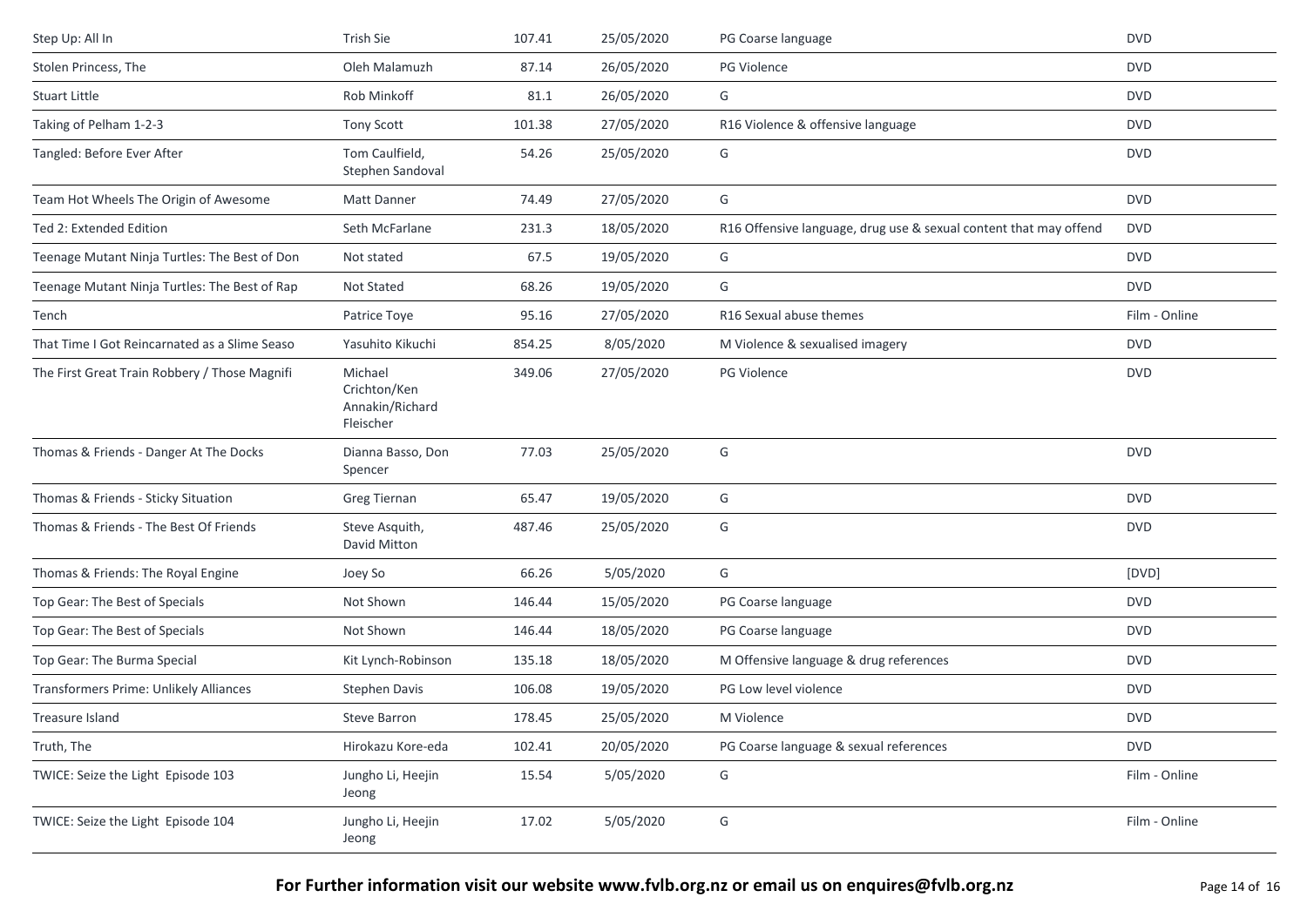| TWICE: Seize the Light Episode 105            | Jungho Li, Heejin<br>Jeong                         | 14     | 5/05/2020  | G                                                                          | Film - Online |
|-----------------------------------------------|----------------------------------------------------|--------|------------|----------------------------------------------------------------------------|---------------|
| TWICE: Seize the Light Episode 106            | Jungho Li, Heejin<br>Jeong                         | 15.22  | 5/05/2020  | G                                                                          | Film - Online |
| TWICE: Seize the Light Episode 107            | Jungho Li, Heejin<br>Jeong                         | 15.48  | 5/05/2020  | G                                                                          | Film - Online |
| TWICE: Seize the Light Episode 108            | Jungho Li, Heejin<br>Jeong                         | 14.34  | 5/05/2020  | G                                                                          | Film - Online |
| Uncommon Valor                                | Ted Kotcheff                                       | 104.49 | 15/05/2020 | M Violence & offensive language                                            | Bluray        |
| Uncommon Valor                                | Ted Kotcheff                                       | 104.43 | 15/05/2020 | M Violence & offensive language                                            | <b>DVD</b>    |
| <b>Underworld Quadrilogy</b>                  | Len Wiseman/Måns<br>Mårlind/Björn<br>Stein/Patrick | 392.03 | 27/05/2020 | R16 Graphic violence, horror, sex scenes & offensive language              | <b>DVD</b>    |
| Villain                                       | Philip Barantini                                   | 97.17  | 11/05/2020 | R16 Graphic violence, offensive language & content that may<br>disturb     | <b>DVD</b>    |
| War of the Worlds, The                        | <b>Byron Haskin</b>                                | 85.25  | 21/05/2020 | PG                                                                         | Bluray        |
| Watchmen: Season 1 (Disc 1)                   | Nicole Kassell, John<br>Blair                      | 161.1  | 27/05/2020 | R13 Violence, offensive language, sex scenes & content that may<br>disturb | <b>DVD</b>    |
| Watchmen: Season 1 (Disc 2)                   | Andrij Parekh et al.                               | 164.47 | 27/05/2020 | R13 Violence, offensive language, sex scenes & content that may<br>disturb | <b>DVD</b>    |
| Watchmen: Season 1 (Disc 3)                   | David Semel et al.                                 | 180.1  | 27/05/2020 | R13 Violence, offensive language, sex scenes & content that may<br>disturb | <b>DVD</b>    |
| Waterloo                                      | Sergei Bondarchuk                                  | 133.52 | 21/05/2020 | G                                                                          | Bluray        |
| WWE - Royal Rumble 2020                       | Not stated                                         | 246.41 | 4/05/2020  | M Violence                                                                 | <b>DVD</b>    |
| WWE: Elimination Chamber 2020                 | Not stated                                         | 210.54 | 21/05/2020 | M Violence                                                                 | <b>DVD</b>    |
| WWE: Super ShowDown 2020                      | Not stated                                         | 190.48 | 20/05/2020 | M Violence                                                                 | <b>DVD</b>    |
| WWE: Wrestlemania 36 (Part 1)                 | Not stated                                         | 133    | 6/05/2020  | M Violence                                                                 | Film - Online |
| WWE: Wrestlemania 36 (Part 2)                 | Not stated                                         | 133    | 6/05/2020  | M Violence                                                                 | Film - Online |
| WWE: Wrestlemania 36 (Part 3)                 | Not stated                                         | 133    | 6/05/2020  | M Violence                                                                 | Film - Online |
| WWII Victory In Europe 75th Anniversary Colle | <b>History Channel</b>                             | 445.13 | 5/05/2020  | M Violence & drug references                                               | <b>DVD</b>    |
| WWII Victory In The Pacific 75th Anniversary  | <b>History Channel</b>                             | 584.58 | 15/05/2020 | M Violence & content that may disturb                                      | <b>DVD</b>    |
| X Files, The                                  | Rob Bowman                                         | 117.41 | 25/05/2020 | M Medium level violence                                                    | <b>DVD</b>    |
| Younger: Season 6                             | Various                                            | 277.15 | 22/05/2020 | M Offensive language, sexual references & drug use                         | <b>DVD</b>    |

## **For Further information visit our website www.fvlb.org.nz or email us on enquires@fvlb.org.nz** Page 15 of 16